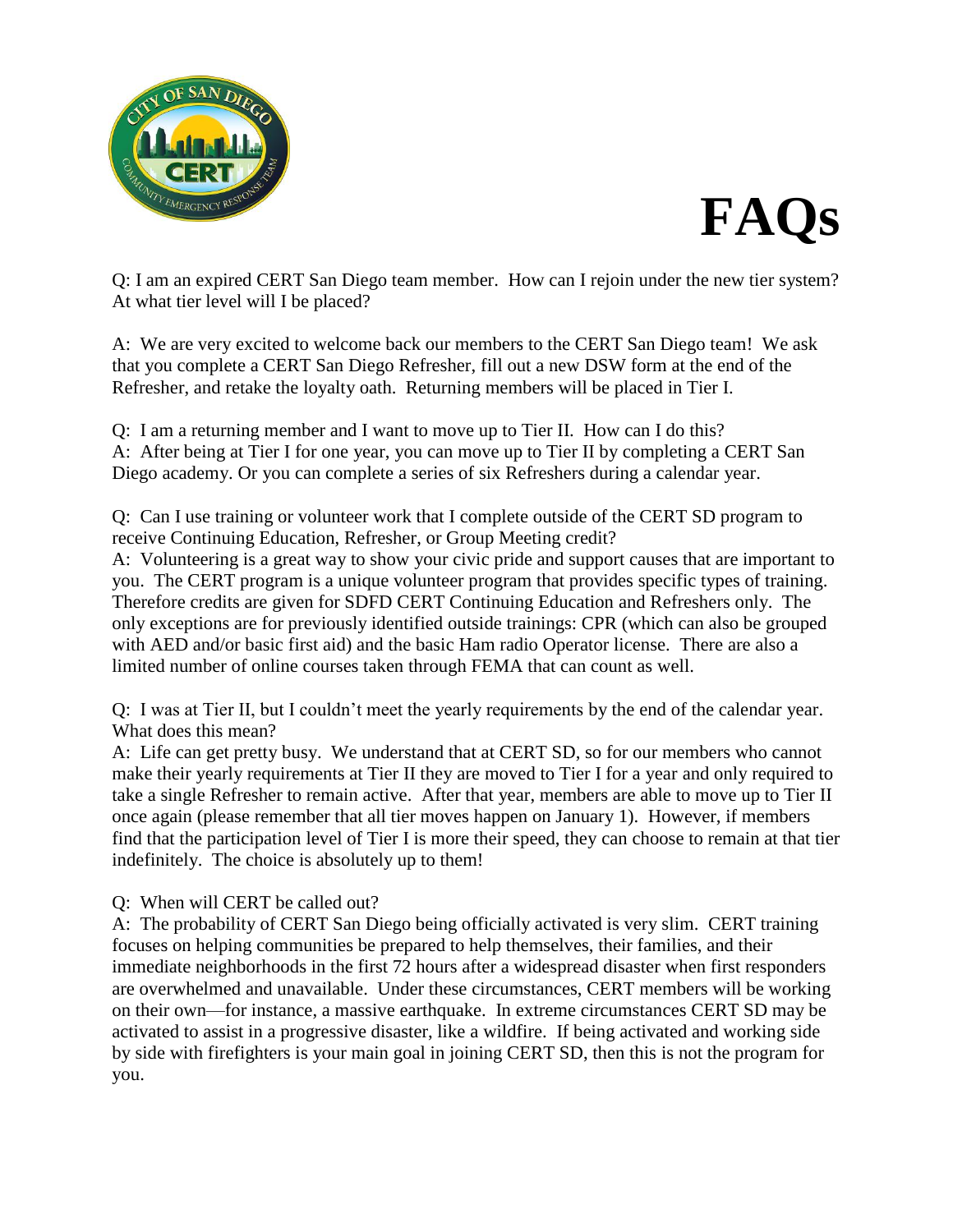Q: Where can I go to find out when and where the next Continuing Education training is? A: The CERT San Diego website is a great resource for this kind of information. In your internet browser type in [www.certsandiego.org](http://www.certsandiego.org/) and look for the link called "*ConEd Registrations*." Then scroll through the options and see what works best for you.

Q: The CERT San Diego program is not meeting my expectations for volunteering. Can you recommend any other volunteering resources around San Diego?

A: Absolutely! We know that sometimes what we expect is not always what we get; the same can be true with volunteering experiences. If CERT is not your cup of tea, there are many worthy programs out there that can benefit from your energy and enthusiasm. An excellent resource is [www.211sandiego.org.](http://www.211sandiego.org/) This website is a clearinghouse of organizations where volunteers can go to find the perfect volunteering opportunity. There is also the City of San Diego's website at [www.sandiego.gov,](http://www.sandiego.gov/) the Sheriff's Department at [www.sdsheriff.net,](http://www.sdsheriff.net/) and of course the Red Cross.

Q: I do not live in the City of San Diego. Can I still attend the City of San Diego's CERT Academy?

A: CERT San Diego is sponsored by the City of San Diego. Therefore, priority is given to students who live in our community.

Q: Aren't all CERT Programs the same? Why can't I just join any CERT Program? A: The answer here is yes and no. Yes, all CERT academies are the same because they all teach the exact same curriculum. However, after the academy, the management of each CERT program is unique and structured by a program's sponsoring agency. Some CERT programs require their members to complete their specific academy, while others allow anyone who has successfully completed a CERT academy training to join their team. Always check with your community's team to know their expectations.

Q: Is there a County of San Diego CERT Program?

A: No, there is not a County of San Diego CERT program. Instead, there are several CERT programs around the county. These programs are loosely organized by the County Office of Emergency Services and share best practices and discuss, collaborate, and plan large scale training exercises. To find a list of communities that have a CERT program, you can visit [http://www.sdcounty.ca.gov/oes/community/oes\\_jl\\_CERT.html.](http://www.sdcounty.ca.gov/oes/community/oes_jl_CERT.html)

Q: Why doesn't CERT SD get used more often?

A: Being a CERT volunteer is about being prepared. The principle of CERT is to train citizens to be prepared to survive on their own during the first 72 hours after a disaster when first responders are spread thin. Many CERT programs go years without being activated. CERT is not a volunteer fire program.

Q: Will all CERT SD members be activated during a disaster?

A: The complexity of each disaster will dictate the type and number of resources used. CERT San Diego is very lucky to have several hundred volunteers on record with the program. Therefore, CERT San Diego cannot guarantee that every volunteer who wants to be called will be activated.